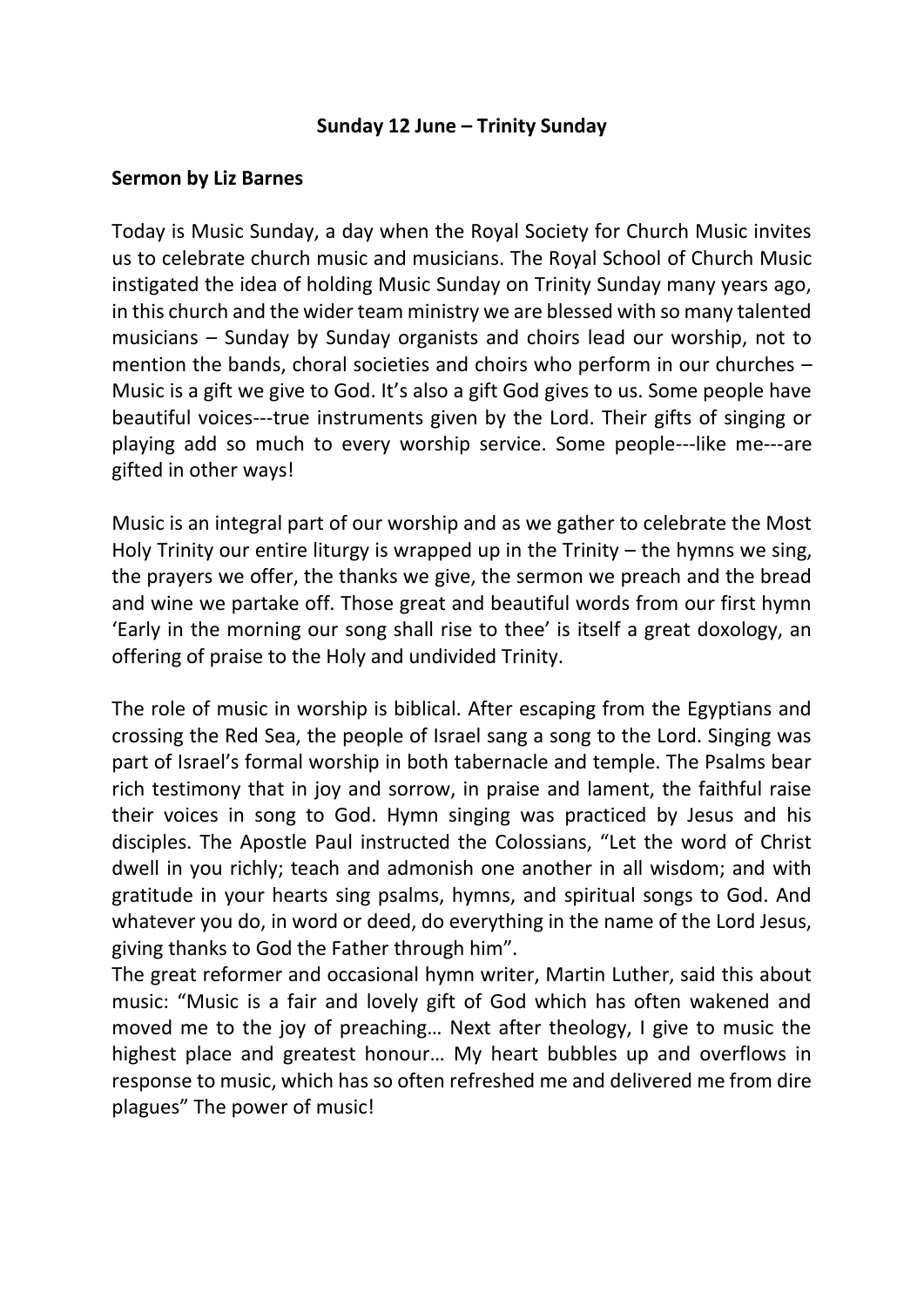Music can help us put it into context, and make sense of some of the complexities of life and It seems to me, that there are three aspects of music that make it such a vital part of worship:

It creates the opportunity for participation by all;

It can be an offering to God, an expression of our faith; doing the best we can for him who gave us everything;

It can be a way to deepen understanding and enhance the worship of ourselves and of others.

Often hymns, anthems and musical pieces undergird, reinforce, and expand the message of Scripture and the sermon. When we plan the music for each service, we try to create a coherent whole, matching hymns to the theme and readings of the day. Music is a living expression of faith, it can amuse, charm, annoy and challenge, it can provide comfort and can be incredibly uplifting; it is quite simply a gift for which we should remain extraordinarily grateful.

The nature of God as Trinity was set out in the Athanasian Creed in the Prayer Book. That Creed, of great length and complexity, was recited at Morning Prayer on thirteen holy days throughout the year. It has largely disappeared now, but it was an attempt to set the Church's teaching into the context of worship. God is to be worshipped, and here we find the real clue to the Trinity. If we see the Trinity as a biblical problem, and intellectual difficulty, or an historical debate, we have misunderstood, for the Triune God is the focus of worship. The only proper response to God is doxological, and so we praise God the Father, God the Son, and God the Holy Spirit. The Spirit has led us into the truth that God is to be worshipped in this threefold way.

Christian liturgy down the ages has emphasised this  $-$  that is why we find the invocation of the Father and of the Son, and of the Holy Spirit at the start of worship, as we baptise, in the structure of the Collect, at the end of a Psalm, as a benediction or blessing at the close of worship.

The language of the Triune God permeates and punctuates worship. This is how it should be. This is the Trinity in its proper setting, as the heart of worship and if our worship is authentic, it should impel us into mission. As we draw near to God in worship, we come to understand the love, unity and relationship of the Trinity which then forms the basis of our mission as we respond and participate.

It is as we offer praise to God that we are most aware of the Trinity. The Trinity should also permeate our Christian lives because the great binding principle is love; and that love overflows like a fountain to drench the whole world. Our